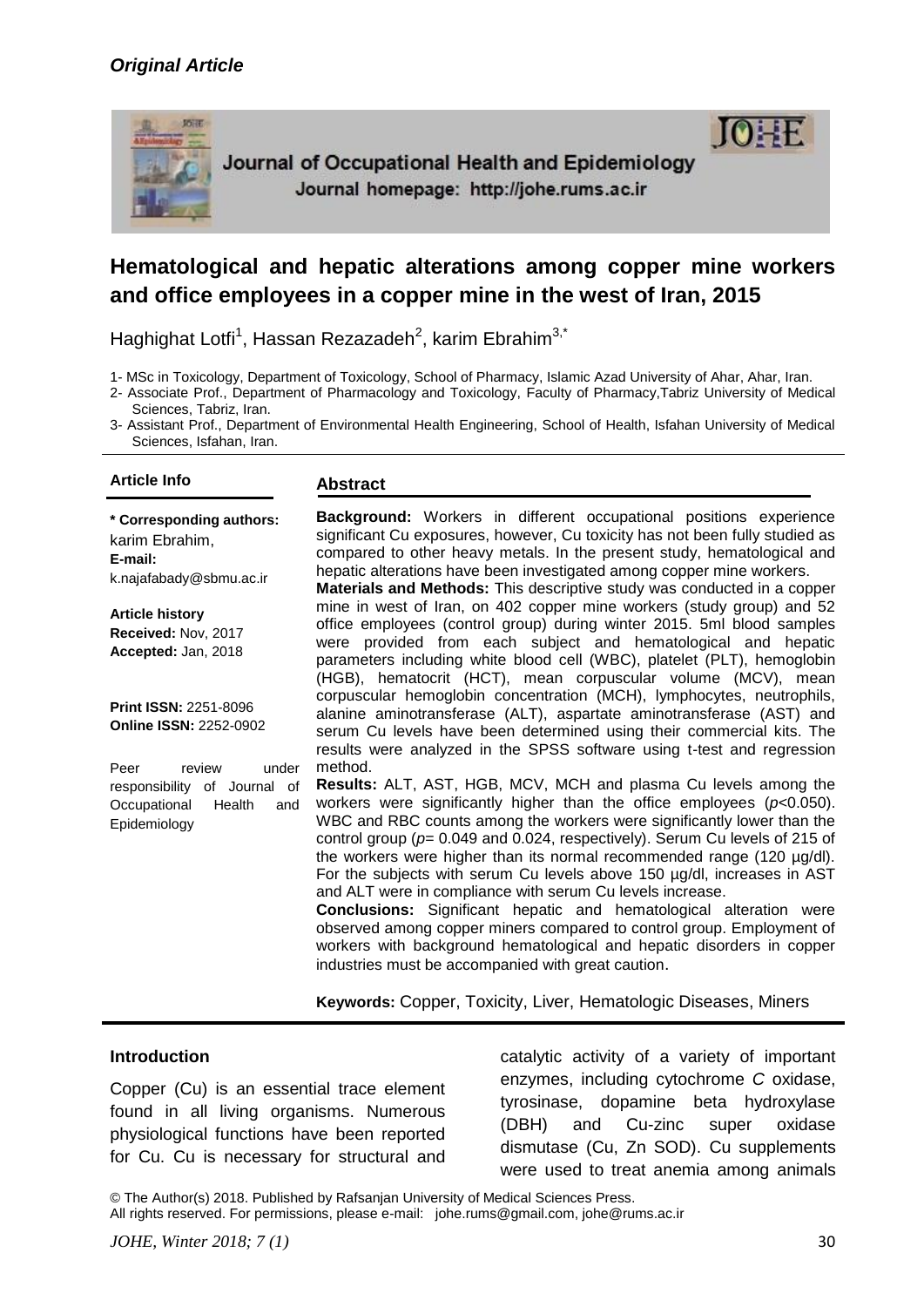since 1920s and Cu deficiency was documented among humans in the 1960s, respectively (1).

Sources of environmental exposure to Cu include water pipes, cookware, contraceptive pills, vitamin and minerals supplements and fungicides with Cu is added for swimming pools. Plumbers, welders and machinists occupationally expose to Cu and are at risk of Cu toxicity (2). High levels of Cu exposure were reported among individuals working in copper-smelting areas and copper mines (3, 4).

Cu acute poisoning is a rare condition and most reports on Cu toxicity among human were related to its chronic and sub-chronic exposures. Cu chronic toxicity has been reported among patients undergoing dialysis treatment who receive dialysis fluid via Cu tubing and workers in pesticides industry (5).

After gastrointestinal or respiratory absorption, Cu mainly deposits in liver and its chronic toxicity primarily affects the liver. Cu toxicity is typically manifested by the development of liver cirrhosis with episodes of hemolysis and damage to renal tubules, brain and other organs. Symptoms can progress to coma, hepatic necrosis, vascular collapse and death. Cu poisoning may result in weakness, lethargy and anorexia in the early stages in addition to erosion of the epithelial lining of the gastrointestinal tract, hepatocellular necrosis and acute tubular necrosis (6). Background disease like anemia and hepatic disorders could exacerbate toxic effects of Cu excess. Women and elderlies are more sensitive to copper toxicity (7).

Experimental studies demonstrated that Cu excess induces dose and time dependent changes in hepatic enzymes activities and fatty liver syndrome among fish (8, 9). Among rats, chronic Cu exposure at subtoxic level results in liver and kidney dysfunctions. Cu induced oxidative stress among fish liver suggests the involvement of differential mechanisms in Cu uptake and toxicity (9, 10). Two studies on sheep showed that sub-acute Cu exposure induce jaundice, anorexia, excessive thirst, hemoglobinuria and dramatic reductions in blood hemoglobin and glutathione concentrations. Transient increases have been reported in blood methemoglobin (11, 12).

Despite of these evidences about copper toxicity, there are a few studies on Cu hepatic and hematological effects among humans in the literature (7). Therefore, the present descriptive study was conducted with the aim to assess hematological and hepatic alterations among workers of a copper mine (in west of Iran) and office employees of this mine in winter 2015.

## **Material and Methods**

This descriptive study was conducted in a copper mine in west of Iran, during winter 2015. 402 copper mine worker and 52 office employees were participated in this study as study and control groups, respectively. These exposed and un-exposed groups had the same conditions in terms of age, gender, race, working location and living areas.

All workers of the mine were participated in the study and were divided in two groups including, copper mine workers from different areas of the mine (as exposed group,  $n = 402$ ) and office employees of this mine working in an office building, 5 km far away from the mine (as un-exposed group,  $n = 52$ ). All subjects were men and two study groups were in the same conditions in terms of age, smoking status and living area. Necessary information like demographic characteristics (age, race, gender and occupational roles), smoking, medical and occupational history, special diet, residence location and secondary jobs were collected through a questionnaire before sampling, then the questionnaires were reviewed by the investigators for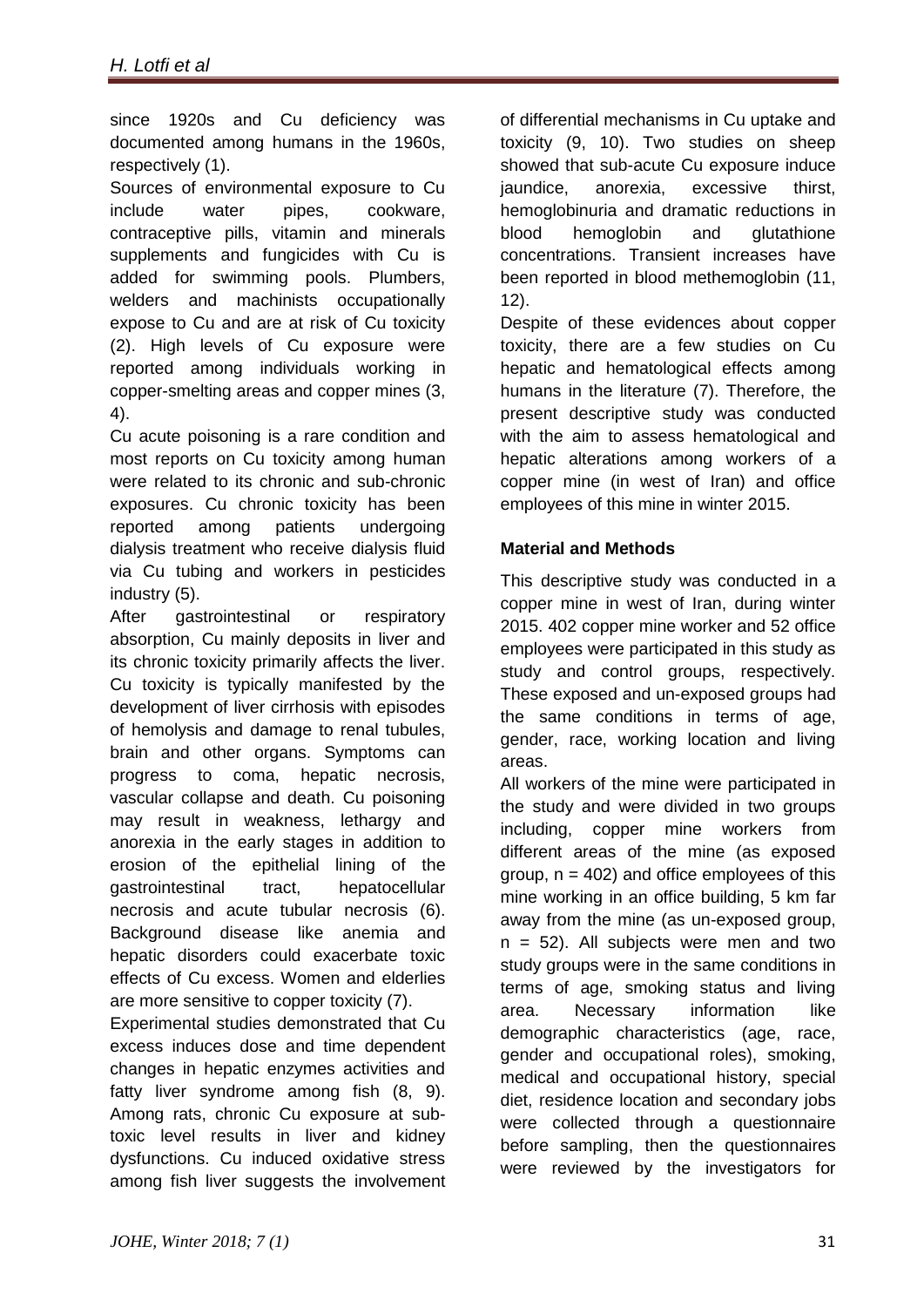identifying confounding factors. To avoid confounding factors, subjects were included only if they were with the lack of a history of smoking, hepatic or hematological diseases and background exposures to Cu. The proposal of the study has been approved by Islamic Azad University-Ahar Branch ethics committee. All of the subjects were provided with an informed consent.

Blood samples (venous blood, 5 ml) were collected aseptically using sterile 5 ml syringe. Serum was separated by centrifugation (Hettich Zentrifugen, Tuttlingen, Germany) of blood at 3000 × *g* for 10 minutes at room temperature, then the sera were transferred into 1.5 ml sterile microtubes and hematological and hepatic markers were determined. The selected markers included: red blood cell (RBC) counts, white blood cell (WBC) counts, platelet (PLT) counts, hemoglobin (HGB), hematocrit (HCT), mean corpuscular volume (MCV), mean corpuscular hemoglobin concentration (MCH), lymphocyte counts (LYM), neutrophil percent (NEUT), serum concentration of aspartate aminotransferase (AST) and alanine aminotransferase (ALT). All samples were analyzed in a qualified central laboratory by a biochemical automatic analyzer (Autolab, AMS Corporation, Rome, Italy) using their commercial kits (Pars Azmoon, Esfahan, Iran). Serum copper was analyzed by its commercial kit (Zist-shimi, Tehran, Iran) according to manufacturer's instructions. All laboratory tests were performed in an approved medical lab in Tabriz, Iran, during winter 2015.

All measurements were repeated in triplicate and the data were presented as mean  $\pm$  standard deviation (SD). Prior to statistical analysis, Shapiro-Wilk test was applied to determine the normal distribution of data. For assessment of the correlation between serum Cu levels and hematological/hepatic changes, Pearson and Spearman's correlation coefficient

analysis was performed for data with normal and non-normal distribution, respectively. Student t-test was used for detection of differences in hematological and hepatic markers among exposed and unexposed groups. Statistical analysis was performed using the SPSS (version 20, IBM Corporation, Armonk, NY, USA) statistical software package. A probability of P < 0.050 was considered statistically significant.

## **Results**

Demographic characteristics of study and control groups are summarized in table 1. No statistically significant difference was observed between the ages of exposed and the control group with mean  $\pm$  SD of 36.00  $\pm$ 5.87 and 34.00  $\pm$  6.65, respectively (P = 0.017). Mean  $\pm$  SD of each hematological and hepatic parameter for copper mine workers and office employees of this mine are presented in table 1. Shapiro-Wilk test confirmed normal distribution of data for all parameters  $(P = 0.037)$ .

ALT and AST levels among the miners were significantly higher than office employees (P < 0.500). WBC and RBC count decreased significantly among the miners  $(P = 0.049, P)$ 0.024) compared to control group. MCH increased significantly  $(P < 0.0001)$ . HCT, PLT, LYM and NEUT levels showed no significant differences between study and control groups (P > 0.050). Significant decrease of hemoglobin levels was observed among the mine workers compared to office employees  $(P = 0.003)$ . Linear regression showed no significant relation between increase in serum Cu levels and increase of AST and ALT (P > 0.050).

Serum Cu levels of workers in some areas of mine reached the rate of 230 µg/dl and its mean concentrations were significantly higher than recommended reference range (90-120 µg/dl).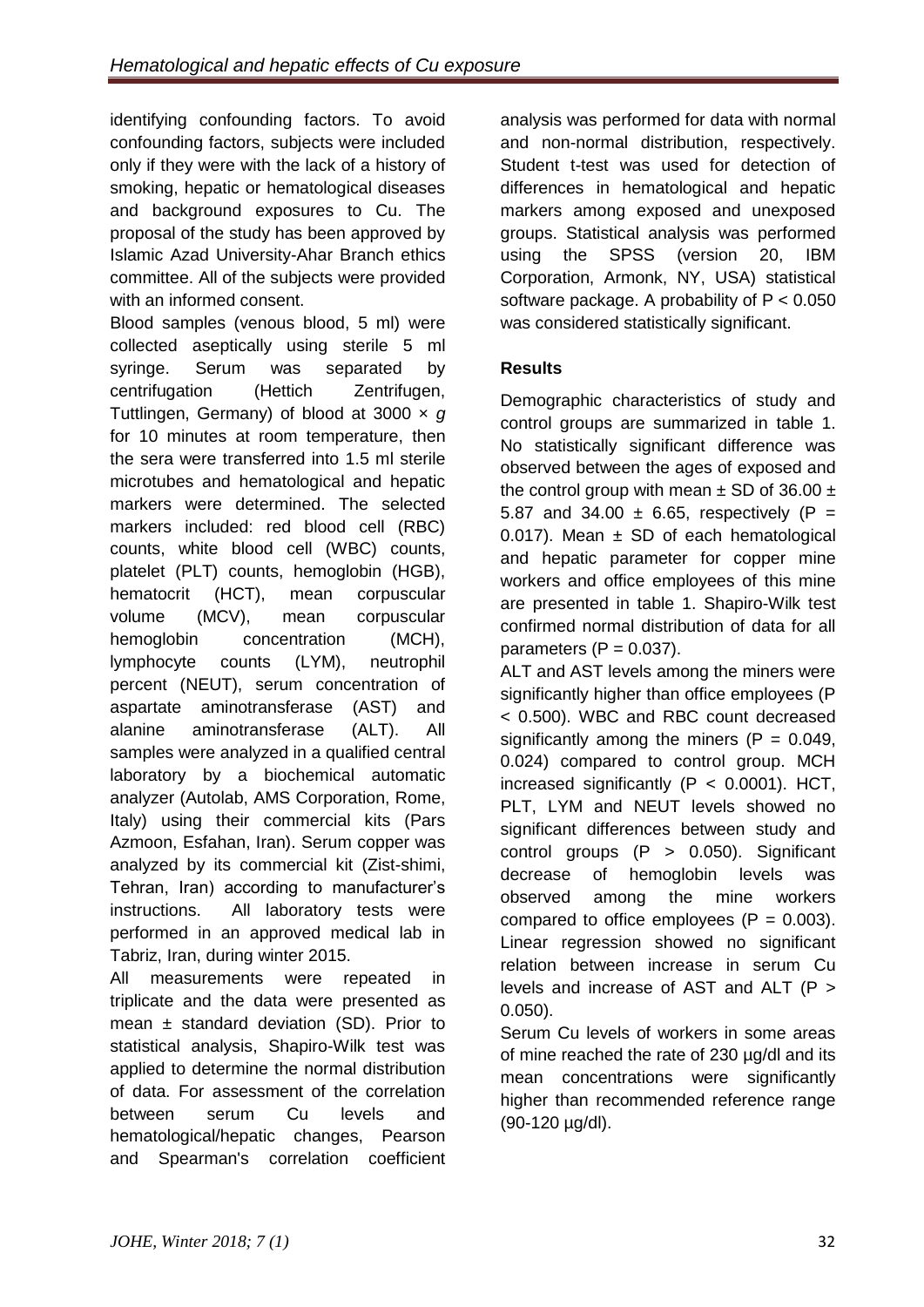| <b>Study group</b><br><b>Parameter</b> | <b>Copper mine</b><br>workers ( $n = 402$ ) |           | <b>Office employees</b><br>$(n = 52)$ |           | Reference<br>interval | P of<br>T-test(95%) |
|----------------------------------------|---------------------------------------------|-----------|---------------------------------------|-----------|-----------------------|---------------------|
|                                        | Mean                                        | <b>SD</b> | Mean                                  | <b>SD</b> |                       |                     |
| AST (IU/I)                             | 22.59                                       | 9.17      | 20.56                                 | 6.46      | Up to 41              | 0.045               |
| ALT (IU/I)                             | 31.60                                       | 13.23     | 27.20                                 | 12.18     | Up to 47              | 0.036               |
| WBC count $(x10^3/\mu l)$              | 7.00                                        | 1.86      | 7.40                                  | 7.71      | $4 - 11.3$            | 0.049               |
| RBC count $(x10^6/\mu l)$              | 5.34                                        | 0.40      | 5.47                                  | 0.41      | $4.5 - 5.9$           | 0.024               |
| HGB (g/dl)                             | 15.27                                       | 1.18      | 15.82                                 | 1.26      | 13.5-17.5             | 0.003               |
| HCT (%)                                | 46.29                                       | 3.04      | 46.14                                 | 3.16      | 42-50                 | 0.756               |
| MCV (fl)                               | 86.72                                       | 3.01      | 84.32                                 | 6.63      | 80-96.1               | 0.011               |
| MCH (pg)                               | 29.64                                       | 1.26      | 27.96                                 | 2.67      | 27-33.2               | < 0.001             |
| PLT $(x10^3/\mu l)$                    | 227.76                                      | 51.24     | 222.76                                | 48.05     | 140-250               | 0.472               |
| LYM (%)                                | 39.77                                       | 9.38      | 40.15                                 | 7.65      | $25 - 45$             | 0.724               |
| <b>NEUT (%)</b>                        | 48.32                                       | 9.45      | 47.49                                 | 8.20      | $35 - 75$             | 0.533               |
| Cu (µg/dl)                             | 123.21                                      | 27.24     | 94.96                                 | 15.06     | 70-120                | < 0.0001            |

**Table 1:** Hematological and hepatic parameters for workers and office employees of a copper mine in west Iran, winter 2015

\* AST: Aspartate aminotransferase; ALT: Alanine transaminase; WBC: White blood cells; RBC: Red blood cells; HGB: Hemoglobin; HCT*:* Hematocrit; MCV: Mean cell volume; PLT: Platelet; LYM: Lymphocytes; NEUT: Neutrophils; Cu: Copper

## **Discussion**

Cu in its ionic form rapidly becomes toxic to a variety of cells including hepatic and hemal systems. Excessive intracellular accumulation of Cu promotes formation of reactive oxygen species (ROS), catalyzing the reaction between the superoxide anion and hydrogen peroxide and production of hydroxyl radical. Furthermore, Cu can bind directly to free thiols of cysteines (Cys), leading to oxidation and crosslinks between proteins, thus inactivating enzymes or impairing structural proteins (13). Cu induced ROS generation initiate apoptotic/necrotic processes or other pathologies like cancer, neurological diseases, and aging (14). It was found that, multiple sclerosis (MS) subjects had increased levels of Cu in their fluids or brain cells (15).

The results of the present study showed that serum AST and ALT levels among workers were significantly higher than the office employees. In the case of AST, this increase was not very serious and only 12 miners showed elevated levels (above 41 IU/l) of AST while serum ALT levels of 48 miners were in alarming way, above its

reference level (47 IU/l). As alcoholic beverages are forbidden in Iran, this increase cannot be due to the distractive effects of alcohol on hepatic cells. The AST/ALT ratios for these workers were below or equal to 1 indicating non-alcoholic hepatic injuries.

As mentioned above, in the initial analysis of the results, linear regression showed no significant relation between increase in serum Cu levels and increase of AST and ALT, however, the detailed analysis showed that among subjects with serum Cu levels above 150 µg/dl, increase in AST and ALT is in compliance with serum Cu levels increase (Figure 1A and 1B). A study by Sakhaee et al. also showed significant increase in serum ALT and AST levels among the individuals living in residential areas near the copper smelting complex (16). Another study by Kumar et al. showed that Cu mainly concentrated in liver (29 folds higher than kidney) and Serum ALT, AST and bilirubin correlated with liver Cu among rats (11). As, increase in AST and ALT levels is an important indicator for hepatic injury, routine monitoring of serum AST and ALT levels among the copper miners is necessary.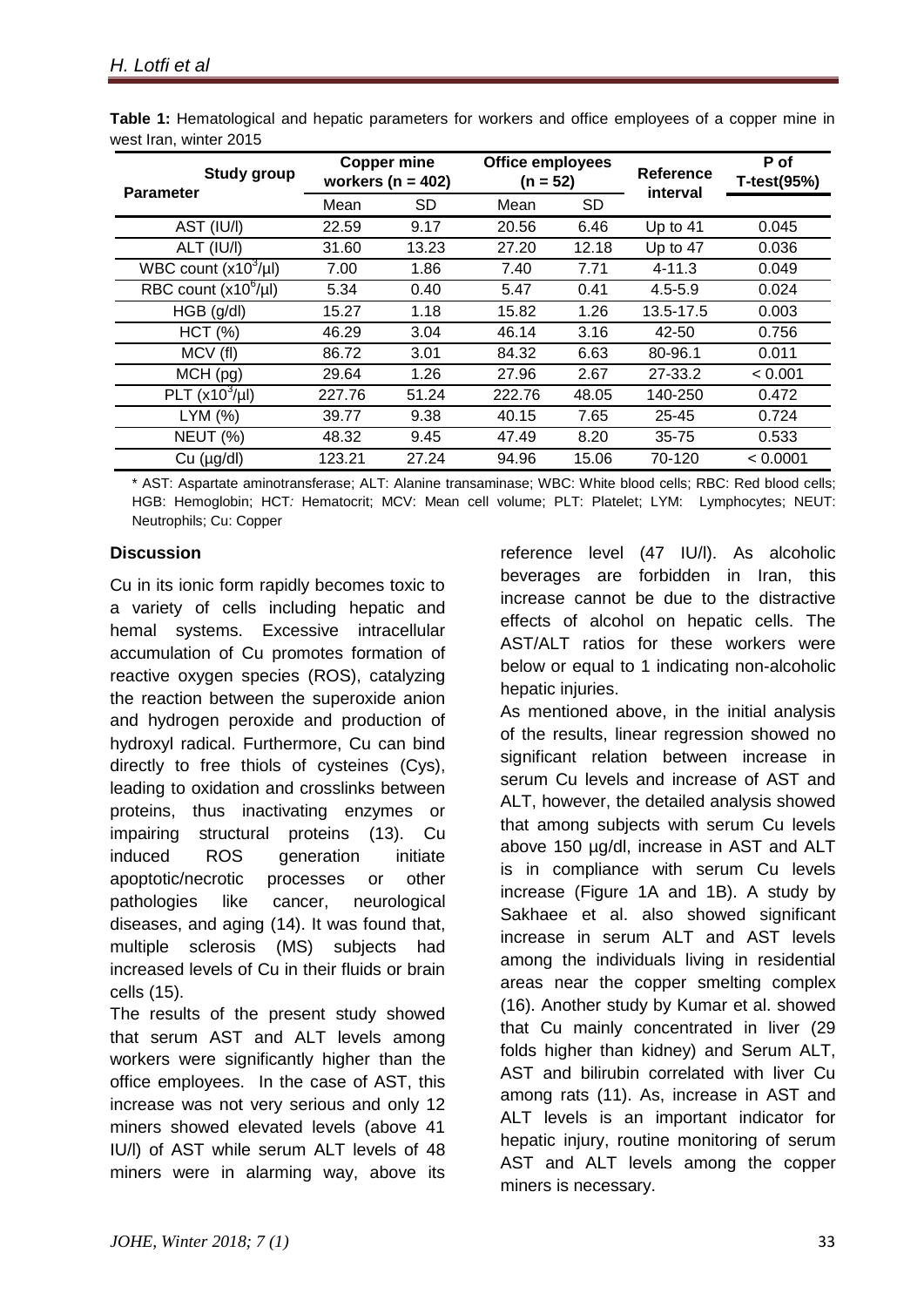

**Figure 1:** Correlation between serum Cu levels and hepatic injury indexes (ALT and AST) among workers of a copper mine in west of Iran, winter 2015

As seen in table1, RBC and WBC counts and hemoglobin content decrease significantly among the miners compared to the control group. Two previous studies on toxic effects of Cu on hematological system of the fish confirmed decrease of RBC count and hemoglobin content due to Cu toxicity, however, increase in WBC counts was reported in both studies (17, 18). This finding is in conflict with the results of the present study, which may be due to the different mechanisms of Cu toxicity among humans and fish. Further studies are required for better understanding of exact effects of Cu toxicity on WBC count. Furthermore, no direct correlations were found between increase in serum Cu levels and changes in hematological parameters, however, it is obvious that Cu toxicity could impose potent hematological consequences and continuous monitoring of these parameters among the exposed individuals is recommended.

Cu is sequestered in blood by the ceruloplasmin and its serum Cu level reflects recent exposures (19). In the literature, various levels were reported for

serum copper concentrations among different human populations. Some of the recent studies in this filed are summarized in table 2. As expected, mean serum Cu levels of the office employees showed no significant difference with Iranian general population, however, its levels among the mine workers were significantly high. Serum Cu levels among 215 and 74 of workers were higher than its normal recommended range (120  $\mu$ g/dl) (20) and above 150  $\mu$ g/dl, respectively. It seems that copper mine workers experience intensive Cu exposures which can cause considerable health effects for them.

It should be noted that the number of subjects in control group (office employees of copper mine,  $n = 52$ ) was lower than the study group ( $n = 402$ ). It was a limitation for this study and could affect the study results. However, the office employees of this mine were the best match cases for control group of this study but unfortunately only 65 persons worked in this position. We suggest further studies on Cu-exposed workers with larger control groups.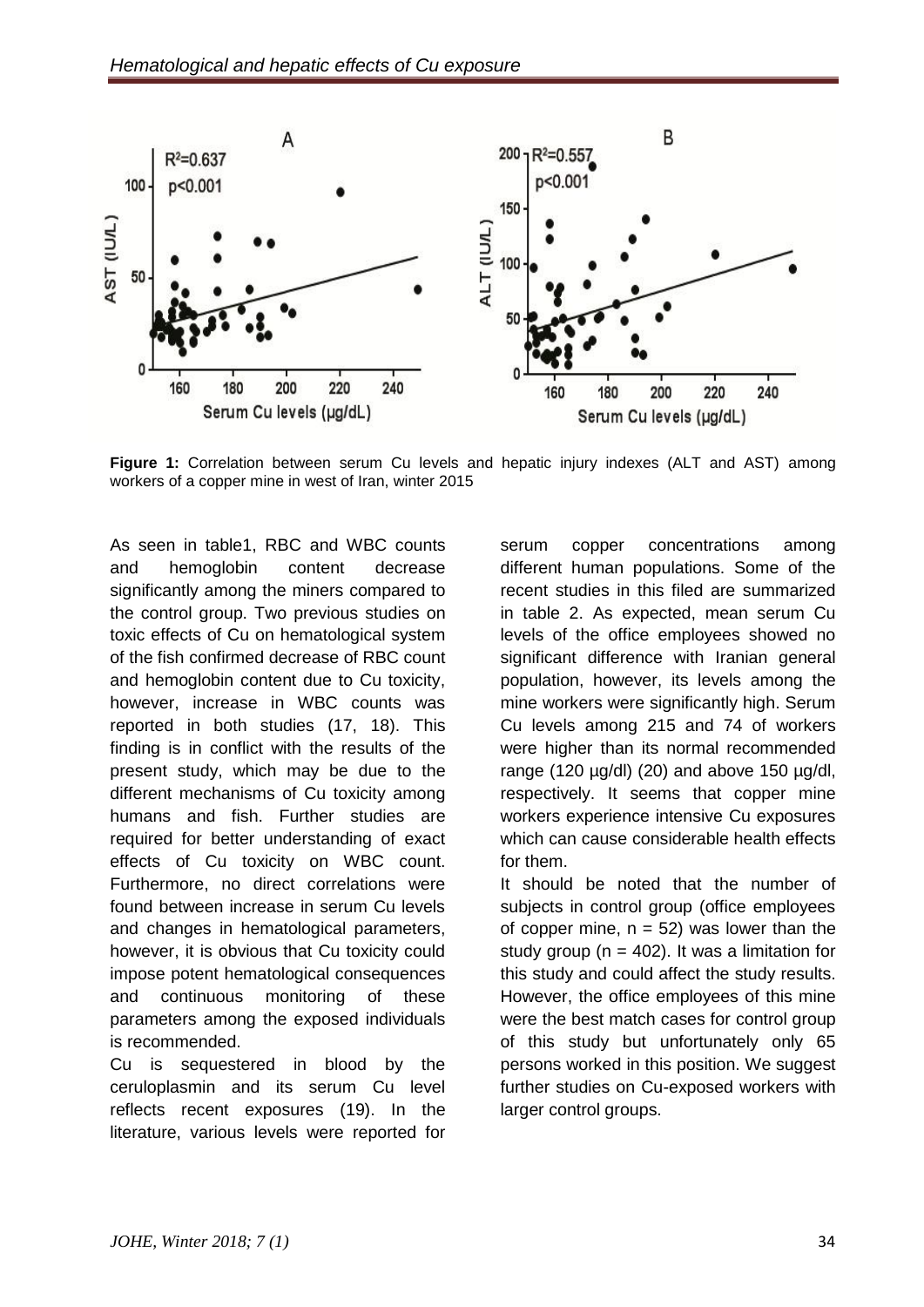| <b>Populations</b>                                 | Mean serum Cu<br>levels (µg/dl) | <b>Reference</b> |
|----------------------------------------------------|---------------------------------|------------------|
| Italian (general population)                       | 122.50                          | (21)             |
| Brazilian (general population)                     | 89.00                           | (22)             |
| Chinese (general population)                       | 108.10                          | (23)             |
| German (general population)                        | 102.00                          | (24)             |
| Swedish (general population)                       | 85.50                           | (25)             |
| Indian and Pakistani (general population)          | 103.00                          | (26)             |
| Jordanian (Smokers)                                | 232.80                          | (27)             |
| Iranian (living near copper smelting<br>complexes) | 94.80                           | (16)             |
| Iranian (general population)                       | 93.63                           | (20)             |

**Table 2:** Mean serum Cu levels among different populations

## **Conclusion**

The findings of the present study showed significant hepatic and hematological alteration among copper mine workers compared to the control group. These effects were in correlation with serum Cu levels. Employment of workers with background hematological and hepatic disorders in copper industries must be accompanied with great caution. In periodic medical checkup of workers, the physician should have a greater focus on the hematological and hepatic symptoms.

## **Acknowledgment**

This study is part ofa thesis submitted for M.Sc. degree of Mrs. Haghighat Lotfi in Department of Toxicology, School of Pharmacy, Ahar Branch, Islamic Azad University, Ahar, Iran. This study was performed by self-funding of the researchers. The authors appreciate Mrs. Forough Forouzandeh for all of her supports.

**Conflict of interest:** None declared.

## **References**

1. Tapiero H, Townsend DM, Tew KD. Trace elements in human physiology and pathology. Copper. Biomed Pharmacother 2003; 57(9):386-98.

- 2. Gaetke LM, Chow-Johnson HS, Chow CK. Copper: toxicological relevance and mechanisms. Arch Toxicol 2014; 88(11):1929-38.
- 3. Nieboer E, Thomassen Y, Romanova N, Nikonov A, Odland [JØ,](https://www.ncbi.nlm.nih.gov/pubmed/?term=Odland%20J%C3%98%5BAuthor%5D&cauthor=true&cauthor_uid=17607390), Chaschin V. Multicomponent assessment of worker exposures in a copper refinery. Part 2. Biological exposure indices for copper, nickel and cobalt. J Environ Monit 2007; 9(7):695-700.
- 4. Thomassen Y, Nieboer E, Romanova N, Nikanov A, Hetland S, VanSpronsen EP, et al. Multi-component assessment of worker exposures in a copper refinery Part 1. Environmental monitoring. J Environ Monit 2004; 6(12):985-91.
- 5. Pohl HR, Roney N, Abadin HG. Metal ions affecting the neurological system. Met Ions Life Sci 2010; 8:247-62.
- 6. Klaassen CD, Watkins III JB. Casarett & Doull's essentials of toxicology.  $3<sup>rd</sup>$  ed. New York, United States: McGraw-Hill Education; 2015. P.952-4
- 7. Prasad AS. Essential and toxic element: trace elements in human health and disease. 1<sup>st</sup> ed. [Cambridge, Massachusetts,](https://en.wikipedia.org/wiki/Cambridge,_Massachusetts) United [States:](https://en.wikipedia.org/wiki/United_States) Academic Press; 2013. P.302-3
- 8. Beshgetoor D, Hambidge M. Clinical conditions altering copper metabolism in humans. Am J Clin Nutr 1998; 67(5 Suppl):1017S-21S.
- 9. Kim SG, Kang JC. Effect of dietary copper exposure on accumulation, growth and hematological parameters of the juvenile rockfish, Sebastes schlegeli. Mar Environ Res 2004; 58(1):65-82.
- 10. Liu XJ, Luo Z, Xiong BX, Liu X, Zhao YH, Hu GF, et al. Effect of waterborne copper exposure on growth, hepatic enzymatic activities and histology in Synechogobius